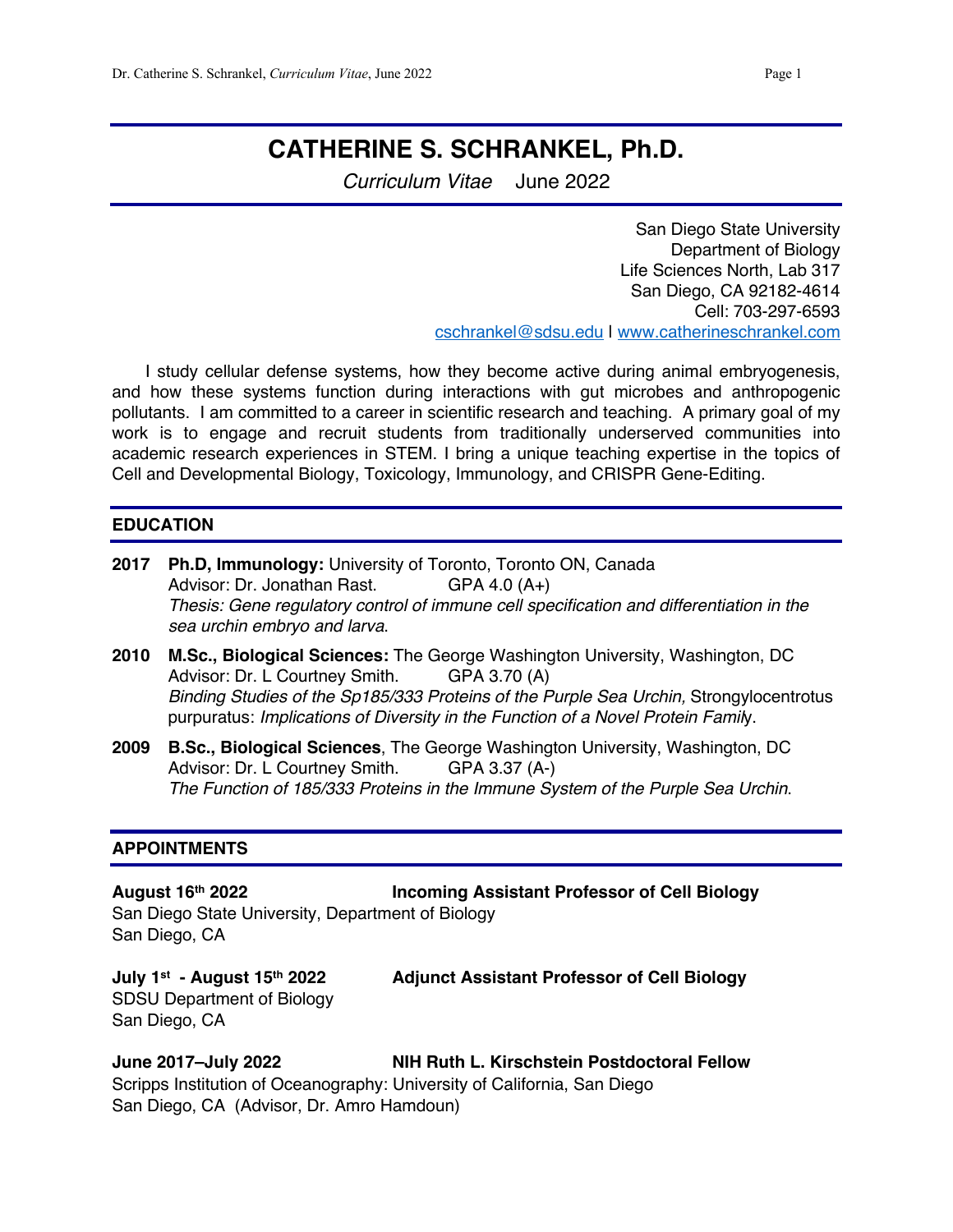#### **PUBLICATIONS**

#### **PRIMARY LITERATURE AND METHODS PAPERS. \***\*Post-Doctoral work (n=5)

- 1. Vyas H, \*\*Schrankel CS, Espinoza JA, Mitchell KL, Nesbit KT, Jackson E, Chang N*^*, Lee Y, Warner J, Reitzel A, Lyons DC, Hamdoun A. (2022) **Generation of a homozygous mutant drug transporter (ABCB1) knockout line in the sea urchin** *Lytechinus pictus*. Development. 2022 Jun 1;149(11):dev200644. doi: 10.1242/dev.200644. Epub 2022 Jun 6. PMID: 35666622. *^ mentored Master's student*
- 2. \*\*Schrankel CS and Hamdoun A. (2021) **Early patterning of** *ABCB, ABCC,* **and** *ABCG* **transporters establishes unique territories of small molecule transport in the embryonic mesoderm and endoderm.** Dev Biol. 472:115-124. Doi: 10.1016/j.ydbio.2020.12.021. PMID: 33460641; PMCID: PMC8171262.
- 3. \*\* Schrankel CS<sup>1</sup>, Fleming TJ<sup>1</sup><sup>^</sup>, Vyas H<sup>1</sup>, Rosenblatt HD, and Hamdoun A. (2021) **CRISPR/Cas9 mutagenesis reveals a role for ABCB1a in protection of sea urchin embryos from pathogenic gut bacteria.** J Exp Biol. 224(7):jeb232272. doi: 10.1242/jeb.232272. PMID: 33653719; PMCID: PMC8077557. *1co-first author; ^mentored undergraduate*
- 4. Schuh NW, Carrier TJ, Schrankel CS, Reitzel AM, Heyland A, and Rast JP. (2020) **Bacterial exposure mediates developmental plasticity and resistance to lethal** *Vibrio lentus* **infection in purple sea urchin (***Strongylocentrotus purpuratus***) larvae.** Front Immunol. 10:3014. doi:10.3389/fimmu.2019.03014
- 5. \*\*Schrankel CS, Gökirmak T, Lee CW, Chang G, and Hamdoun A. (2019) **Generation, expression and utilization of single-domain antibodies for** *in-vivo* **protein localization and manipulation in sea urchin embryos**. In: Hamdoun A, Foltz KR, editors: *Methods in Cellular Biology, Volume 151*. PMID: 30948018
- 6. Buckley KM\*, Ho EC\*, Hibino T, Schrankel CS, Schuh N,Wang G, Rast JP. (2017) **IL-17 is the primary factor expressed in the gut epithelium during an invertebrate inflammatory response**. *Elife*. doi: 10.7554/eLife.23481. PMID 28447937 \*co-first author.
- 7. Schrankel CS, Solek CM, Buckley KM, Anderson MK, Rast JP. (2016) **A conserved alternative form of the purple sea urchin HEB/E2-2/E2A transcription factor mediates a switch in E-protein regulatory state in differentiating immune cells.** *Dev Biol.* 416(1):149-61. PMID 27265865
- 8. Ho EC\*, Buckley KM\*, Schrankel CS, Schuh NW, Hibino T, Solek CM, Bae K, Wang G, Rast JP. (2016) **Perturbation of gut bacteria induces a coordinated cellular immune response in the purple sea urchin larva.** *Immunol Cell Biol*. 94(9):861-874. PMID 27192936. \*co-first author
- 9. Solek CM, Oliveri P, Loza-Coll M, Schrankel CS, Ho EC, Wang G, Rast JP. (2013) **An ancient role for Gata-1/2/3 and Scl transcription factor homologs in the development of immunocytes.** *Dev Biol*. 382(1):280-92. PMID 23792116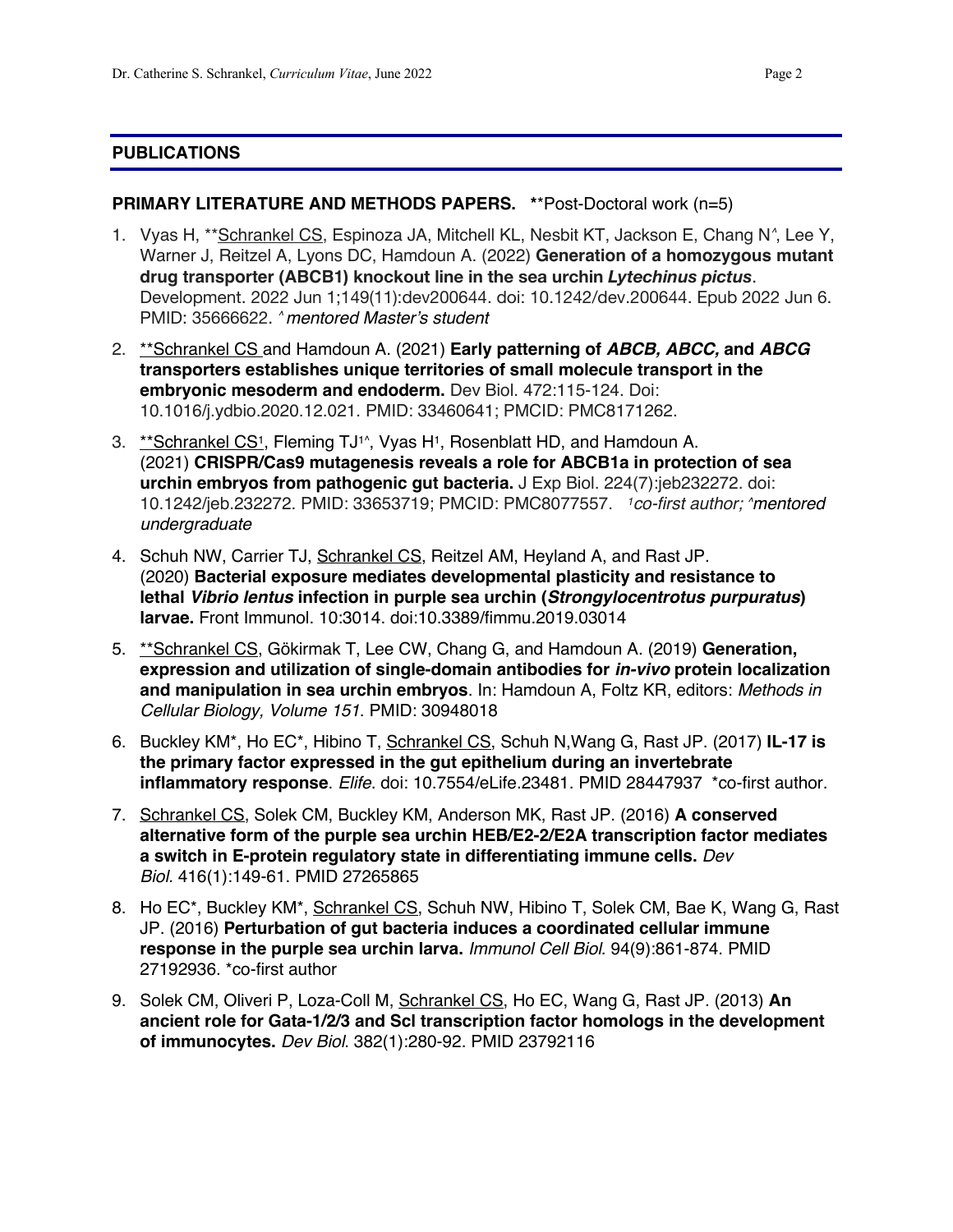- 10. Lun CM, Schrankel CS, Chou HY, Sacchi S, Smith LC. (2016) **A recombinant Sp185/333 protein from the purple sea urchin has multitasking binding activities towards certain pathogens and PAMPs.** *Immunobiology*.221(8):889-903. PMID: 27020848
- 11. Sherman LS, Schrankel CS, Brown KJ, Smith LC. (2015) **Extraordinary Diversity of Immune Response Proteins among Sea Urchins: Nickel-Isolated Sp185/333 Proteins Show Broad Variations in Size and Charge**. *PLoS ONE*. 25;10(9). PMID: 26406912.

#### **BOOK CHAPTERS AND REVIEWS**

- 12. **\*\***Hamdoun A, Schrankel CS, Nesbit K, Espinoza JE. (2018) **Sea urchins as lab animals for reproductive and developmental biology.** In: Skinner M, Swanson P, editors. *Encyclopedia of Reproduction, Second Edition*. San Diego: Academic Press.
- 13. Smith LC, Arriza V, Barela Hudgell MA, Barone G, Bodnar AG, Buckley KM, Cunsolo V, Dheilly N, Franchi N, Fugmann SD, Furukawa R, Garcia-Arraras J, Henson JH, Hibino T, Irons ZH, Li C, Lun CM, Majeske AJ, Oren M, Pagliara P, Pinsino A, Raftos DA, Rast JP, Samasa B, Schillaci D, Schrankel CS, Stabili L, Stensväg K, Sutton E. (2018) **Complexity of the Immune System in Echinoderms.** In: Cooper EL, editor. *Comparative Immunology*. Springer Publisher. All equal contributors.
- 14. Ghosh J, Lun CM, Majeske AJ, Sacchi S, Schrankel CS, Smith LC. (2011) **Invertebrate immune diversity.** *Dev Comp Immunol*.35(9):959-74. PMID: 21182860. All equal contributors.
- 15. Smith LC, Ghosh J, Buckley KM, Clow LA, Dheilly NM, Haug T, Henson JH, Li C, Lun CM, Majeske AJ, Matranga V, Nair SV, Rast JP, Raftos DA, Roth M, Sacchi S, Schrankel CS, Stensvag K. (2010) **Echinoderm immunity.** In *Adv Exp Med Biol*. PMID 21528703. All equal contributors.

#### **FELLOWSHIPS, AWARDS and HONORS**

#### **Postdoctoral:**

| <b>Nov 2019</b>  | <b>Company of Biologists Scientific Meeting Grant, £2000</b><br>Schrankel CS and Rast JP                                                                                                                                                                                                                        |
|------------------|-----------------------------------------------------------------------------------------------------------------------------------------------------------------------------------------------------------------------------------------------------------------------------------------------------------------|
|                  | Symposium: Animal immunity at the interface of development and the microbial<br>environment                                                                                                                                                                                                                     |
|                  | 8th Meeting of the European Society for Evolutionary and Developmental Biology<br>Naples, Italy. July 2020 **Rescheduled to May 2022                                                                                                                                                                            |
| <b>June 2019</b> | <b>European ASSEMBLE Grant</b><br>"Comparative studies on xenobiotic metabolism in tunicates"<br>Hamdoun A and Schrankel CS.<br>Host: Institute de la Mer Villefranche. Villefranche, France. June-July 2019.                                                                                                   |
| Aug 2018         | Ruth L. Kirschstein National Research Service Award. \$130,000<br>"Identifying the ABCs of xenobiotic metabolism in protecting the germ line<br>lineage" Dec 2018 to Nov 2021; 1-year COVID extension 03/2022 to 02/2023.<br>National Institute of Environmental Health Sciences, National Institute of Health. |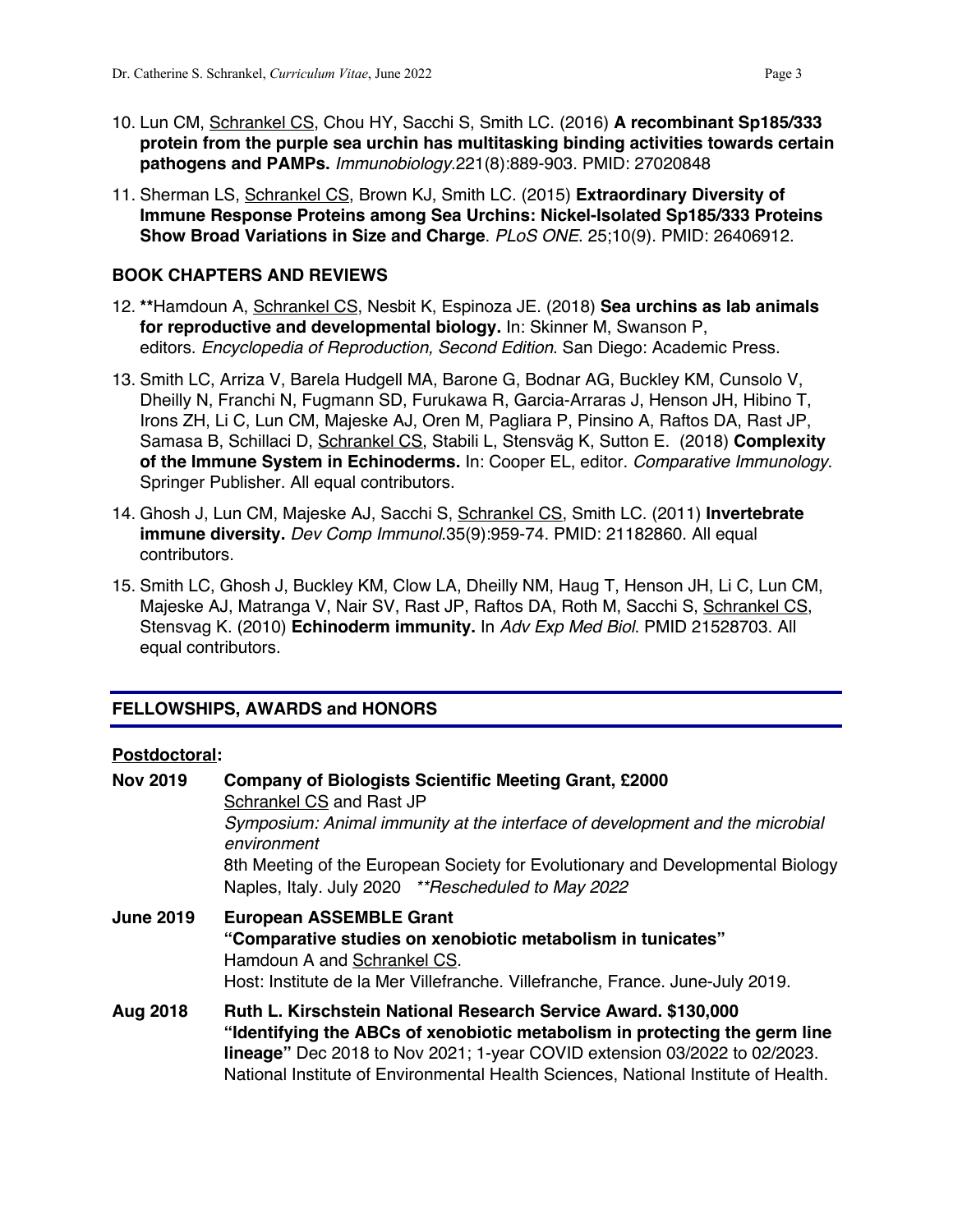- **Dec 2018 Runner-up, Elevator Speech.** American Society of Cell Biology | EMBO Meeting.
- **April 2018 Nominated, Governor General Gold Medal.** Department of Immunology, U of T
- **Mar 2018 Best Poster Bulletin, €280.** 7th FEBS Meeting on ABC Proteins. Innsbruck, Austria.

#### **Graduate and Undergraduate:**

- **Apr 2017 Plenary Speaker Travel Award, \$480**: Marine Biological Laboratory 24th Meeting of the Developmental Biology of the Sea Urchin. Woods Hole, MA.
- **Jan 2017 Doctoral Completion Award, \$9,022**: Department of Immunology, U of Toronto.
- **Dec 2016 Hardi Cinader Award, \$700.** Annual award to one graduating student for outstanding achievements in research and a broad interest in the sciences and the arts. Department of Immunology, University of Toronto.
- **June 2016 CIHR Gold Level Poster Award, \$500. Canadian Institute of Health Research** (CIHR) Poster Competition, Top award category. 29th Canadian Student Health Research Forum (CSHRF). Winnipeg, MB, Canada.
- **Mar 2016 CSHRF Conference Bursary, \$750**: Nominated and selected for CIHRsupported registration by the Department of Immunology, University of Toronto.
- **Oct 2015 Scholarship, \$1,315**. Gene Regulatory Networks for Development Course Marine Biological Laboratory.
- **Sept 2015 Research Fellowship, \$40,931**: Department of Immunology, University of Toronto. Departmental award for full stipend and international tuition fees. (09/2015 - 05/2016)
- **Mar 2013 CiscoTech Case Competition \$1,500**: Cisco Systems Canada Co. Case **Competition**

Women in Science and Engineering Conference. Toronto ON, Canada.

- **Nov 2012 Conference Travel Grant, \$810**: School of Graduate Studies, University of Toronto.
- **April 2012 National Finalist, Vanier Canada Graduate Scholarship, \$50,000:** National Sciences and Engineering Research Council.
- **April 2011 Conference Grant, \$375**: School of Graduate Studies, University of Toronto.
- **May 2010 Graduate Research Fellowship, \$6,000**: Department of Biological Sciences, The George Washington University (GWU). (05/2010 - 08/2010)
- **March 2010 Travel Award, \$300**: Comparative Immunology Symposium, Florida International University.
- **Sept 2009 Graduate Teaching Assistant Fellowship, \$1,900**: Department of Biological Sciences, GWU. (09/2009 - 12/2009)
- **June 2009 Travel Bursary, \$750**: Society for Developmental and Comparative Immunology **Scholarship, \$500**: Enosinian Research Society, GWU.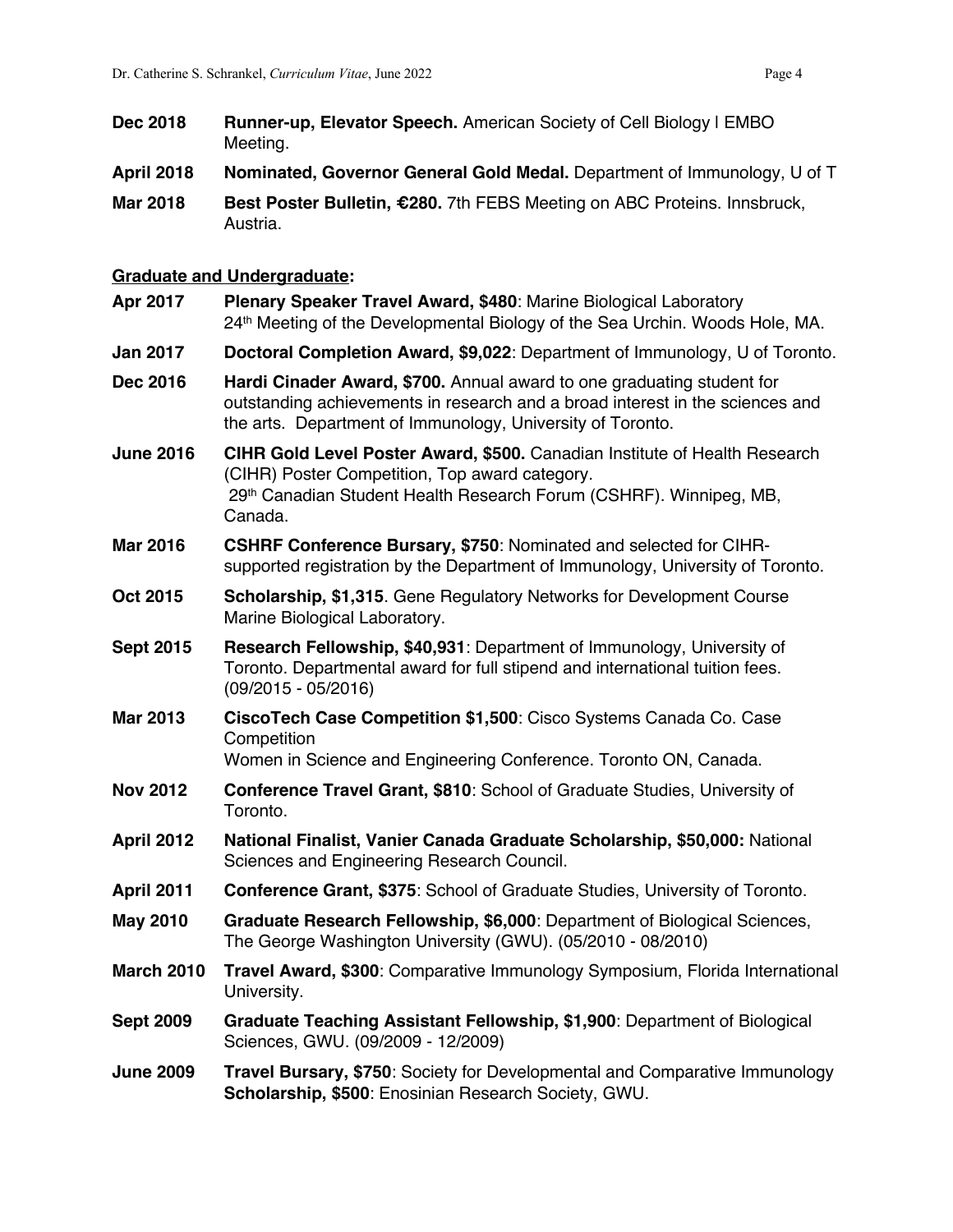**Travel Award, \$500**: Columbian College of Arts and Sciences, GWU.

- **May 2008 NSF Undergraduate Summer Research Fellowship, \$4,000**: GWU
- **Sept 2005 Scholarship, \$1000**: Federal Employees Education and Assistance Fund, Washington, D.C.

#### **INVITED ACADEMIC PRESENTATIONS**

#### **Postdoctoral:**

| <b>Jun 2022</b>  | Illuminating the role of drug transporters in host-microbe interactions.<br>[Plenary Seminar]<br>Symposium: Animal immunity at the interface of development and the microbial<br>environment<br>8th Meeting of the European Society for Evolutionary and Developmental Biology<br>Naples, Italy |
|------------------|-------------------------------------------------------------------------------------------------------------------------------------------------------------------------------------------------------------------------------------------------------------------------------------------------|
| Apr 2022         | Drug transporters in embryo-environment interactions. [Plenary Seminar]<br>26th Meeting of the Developmental Biology of the Sea Urchin. (Virtual)                                                                                                                                               |
| <b>Mar 2021</b>  | Imaging the ontogeny and activity of small molecule transporters in gut epithelia.<br>[Invited Future Investigator Presentation]<br>4D Cellular Physiology Workshop: Epithelial Biology<br>Janelia Research Campus (Virtual)                                                                    |
| <b>Feb 2021</b>  | Small molecule transporters in development and host-environment interactions.<br>[Invited Departmental Seminar]<br>University of South Carolina. Department of Environmental Health (Virtual)                                                                                                   |
| <b>Oct 2020</b>  | Spatial patterning and CRISPR/Cas9 mutagenesis of small molecule<br>transporters: A role for ABCB1 in the protection of sea urchin embryos against<br>Vibrio bacteria.<br>Oceans and Human Health, Virtual Meeting.                                                                             |
| <b>Oct 2019</b>  | Patterning and activity of multidrug ABC transporters during embryogenesis.<br>5th Congress of the Meredith Gould Symposium. Ensenada, Mexico.                                                                                                                                                  |
| <b>July 2019</b> | Patterned expression and activity of ABC Transporters during embryogenesis.<br>[Invited Institutional Seminar]<br>Institute de la Mer Villefranche. Villefranche, France.                                                                                                                       |
| <b>May 2019</b>  | Patterned expression of cellular defense systems in the sea urchin embryo.<br>[Plenary Seminar]<br>Guest Symposium: Deuterostome Immune Innovations from Echinoderms to<br><b>Mammals</b><br>American Association of Immunology 2019 Meeting. San Diego, CA.                                    |
| <b>Oct 2018</b>  | Patterned expression and activity of ABC Transporters during gut<br>morphogenesis. [Plenary Seminar]<br>25 <sup>th</sup> Meeting of the Developmental Biology of the Sea Urchin. Woods Hole, MA.                                                                                                |
|                  |                                                                                                                                                                                                                                                                                                 |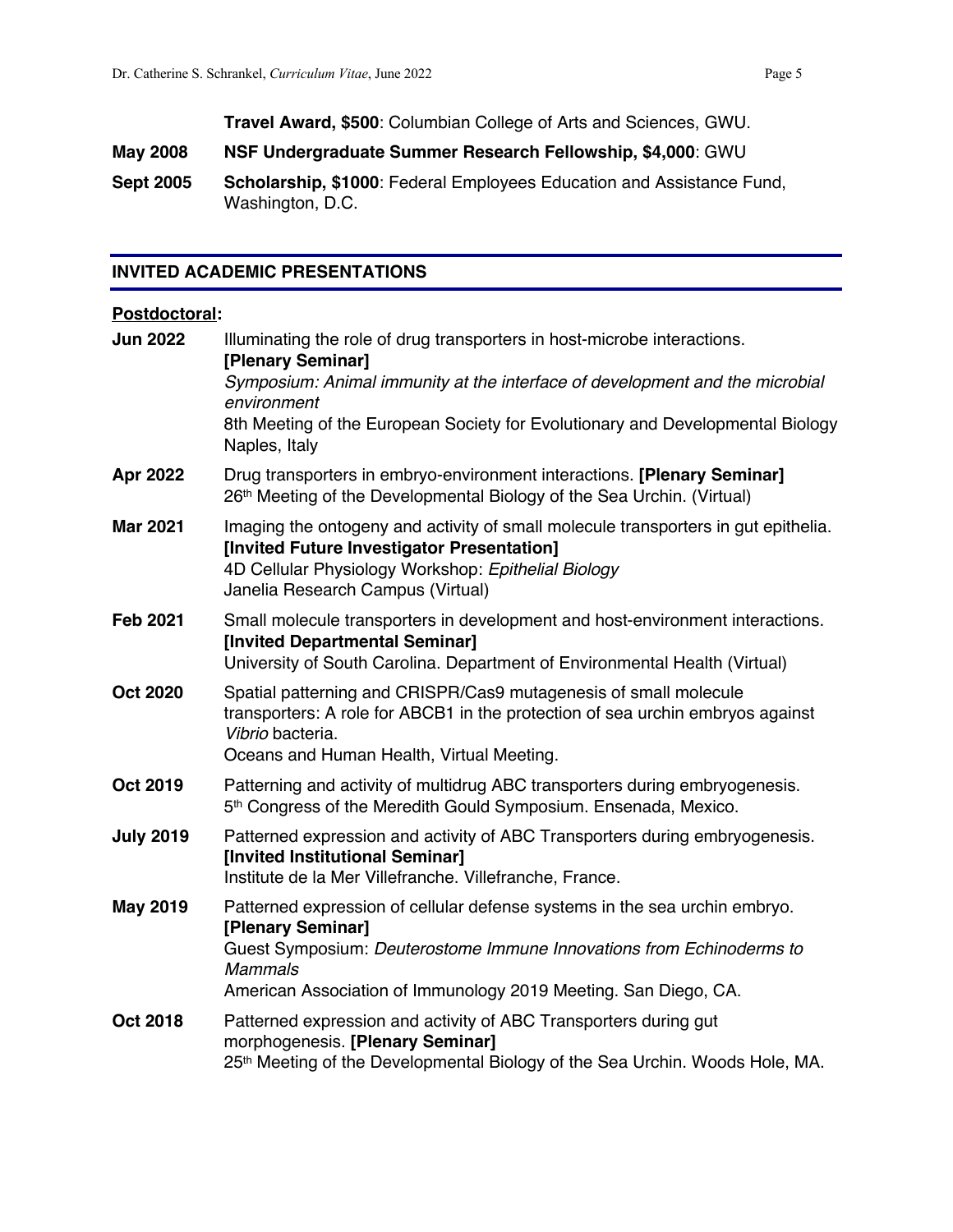- **Mar 2018** ABC Transporters are differentially regulated during gut development and gut epithelial immune responses. **[Lightning Poster Presentation; winner]**
- **Oct 2017** 7th FEBS Special Meeting on ABC Proteins. Innsbruck, Austria. ABC Transporters are differentially regulated during development. 4th Congress of the Meredith Gould Symposium. Ensenada, Mexico.

#### **Graduate and Undergraduate:**

- **April 2017** The MACPF gene family in the sea urchin and beyond. **[Plenary Seminar]**. 24<sup>th</sup> Meeting of the Developmental Biology of the Sea Urchin. Woods Hole, MA.
- **July 2016** Larval immunity and the role of E-proteins in immunocyte development in the purple sea urchin. **[Invited Institutional Seminar]** Department of Biological Sciences, GWU. Washington, DC.
- **June 2016** A conserved alternative form of the purple sea urchin HEB/E2-2/E2A transcription factor mediates a switch in E-protein regulatory state in differentiating immune cells. 6th North American Comparative Immunology Workshop. Charlottetown, PEI. Canada.
- **Oct 2015** Conserved alternative forms of E-protein transcription factors function in immune cell development in the sea urchin embryo. 23<sup>rd</sup> Meeting of the Developmental Biology of the Sea Urchin. Woods Hole, MA.
- **Apr 2014** A gene regulatory network model for the development of immune cells in the purple sea urchin embryo. 22<sup>nd</sup> Meeting of the Developmental Biology of the Sea Urchin. Woods Hole, MA.
- **June 2012** Ancient roles of hematopoietic factors revealed in sea urchin immunocyte development. 3rd North American Comparative Immunology Workshop. Rochester, NY.
- **Mar 2010** The highly diverse Sp185/333 proteins of the purple sea urchin, *S. purpuratus,* exhibit bacterial binding properties. (Undergraduate) Florida International University Comparative Immunology Symposium. Miami, Florida.
- **July 2009** The 185/333 proteins of the purple sea urchin, *S. purpuratus*, bind bacteria. 11<sup>th</sup> Congress of the International Society for Developmental and Comparative Immunology. Prague, Czech Republic. (Undergraduate)

#### **CONFERENCE PARTICIPATION: Selected poster presentations**

#### **Postdoctoral:**

**July 2020** Spatiotemporal patterning of *ABCB, ABCC,* and *ABCG* small molecule transporters during development 79th Annual Meeting of Society of Developmental Biology. (Virtual) **July 2019** Patterned expression and activity of ABC transporters during gut morphogenesis. 10<sup>th</sup> International Tunicate Meeting. Villefranche, France.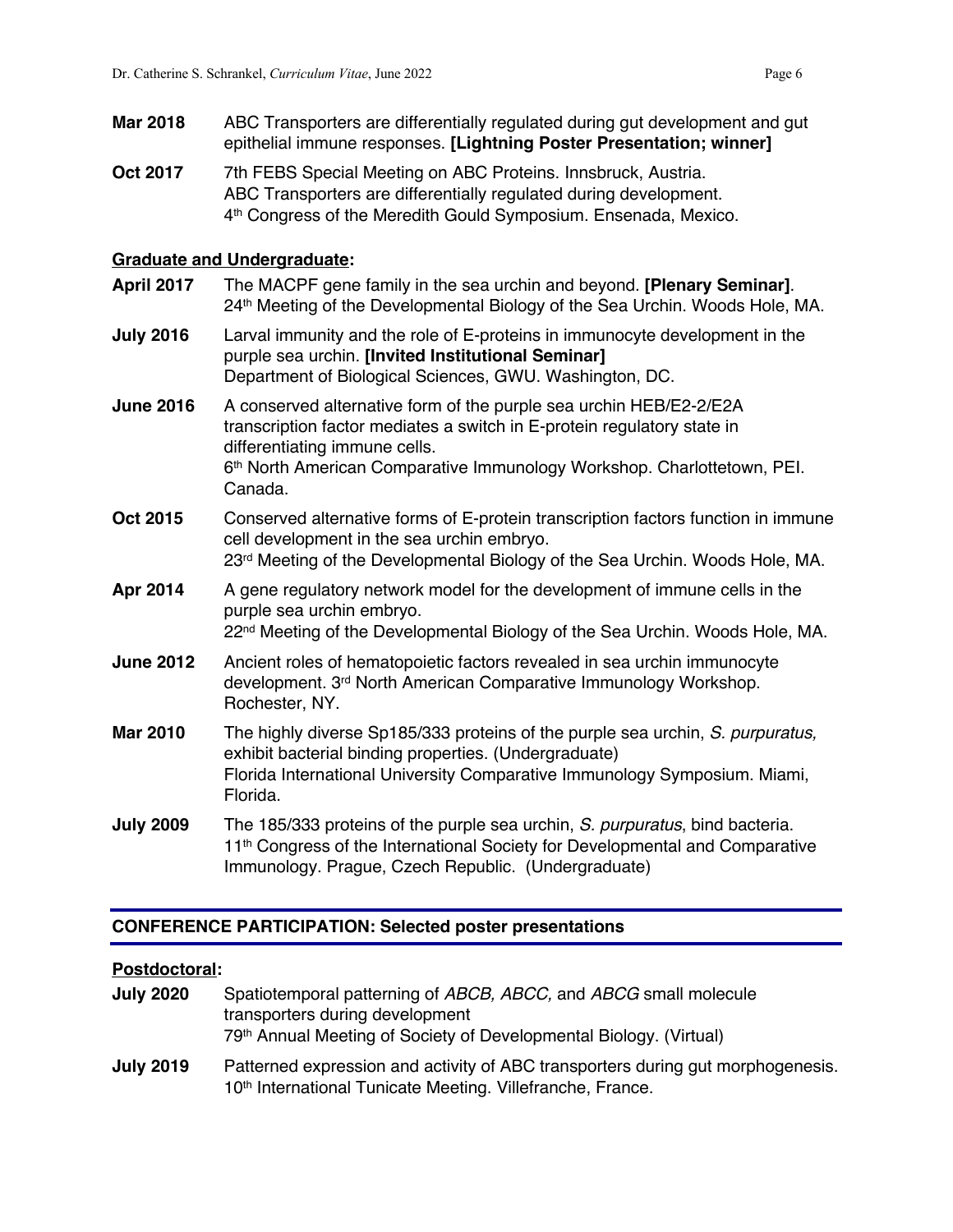- **Dec 2018** Patterned expression of ABC transporters during gut morphogenesis and immune responses. **[Runner-up, Best Elevator Talk]** American Society for Cell Biology-EMBO 2018 Meeting. San Diego, CA.
- **Mar 2018** ABC Transporters are differentially regulated during gut development and gut epithelial immune responses. **[Winner, Best Lighting Talk Presentation]** 7th FEBS Special Meeting on ABC Proteins. Innsbruck, Austria.
- **Oct 2017** ABC Transporters are differentially regulated during development. 4th Congress of the Meredith Gould Symposium. Ensenada, Mexico.

#### **Graduate and Undergraduate:**

- **June 2016** Conserved alternative forms of E-protein transcription factors: Lessons learned from basic animal models of hematopoiesis" **[Gold Level Best Poster winner]** 29<sup>th</sup> Canadian Student Health Research Forum, CIHR Poster Competition. Winnipeg, Manitoba. Canada.
- **June 2015** Conserved alternative forms of E-protein transcription factors function in immune cell development in the sea urchin embryo. 5th North American Comparative Immunology Workshop. Toronto, ON. Canada.
- **Oct 2012** Characterizing molecular markers for immunocyte lineages in the embryo and larva of *S. purpuratus.*
	- 21st Meeting of the Developmental Biology of the Sea Urchin. Woods Hole, MA.
- **April 2011** Immunocyte differentiation in the sea urchin larva. 20<sup>th</sup> Meeting of the Developmental Biology of the Sea Urchin. Woods Hole, MA.
- **July 2008** The role of 185/333 proteins in the immune system of the purple sea urchin. National Science Foundation Undergraduate Research Symposium at The George Washington University. Washington, D.C.

#### **MENTORSHIP and TEACHING EXPERIENCE**

#### **Postdoctoral:**

#### **Mentor: Undergraduate (3), Masters (2), and PhD (3) students**

Scripps Institution of Oceanography, UCSD.

*06/2017 to present*

- Aug 2021 to present: **Mentoring PhD students** Evan Tjeerdema and Svenja Kling in basic molecular lab techniques, sea urchin fertilization and culturing, generation and maintenance of transgenic sea urchin lines, whole mount in-situ hybridization (ISH), confocal microscopy; FIJI and Adobe Creative Suite; graduate fellowship applications (NSF; Boehringer Ingelheim-Fonds PhD Fellowships).
- Sept 2021 to Dec 2021: Designed and ran a **gene annotation and ISH "bootcamp"** for 6 MSc/PhD students in the Hamdoun and collaborators' lab (Lyons Lab): Annotation of *L.pictus* genes from 2nd genome assembly; ISH probe design, cloning and labeling, embryo fixation and ISH (alkaline phosphatase "purple" staining and fluorescent staining); imaging.
- **Jan 2021 to present: Mentoring BS/MSc students** Nathan Chang and Kathy Le in basic molecular biology lab techniques, sea urchin fertilization and culturing, generation and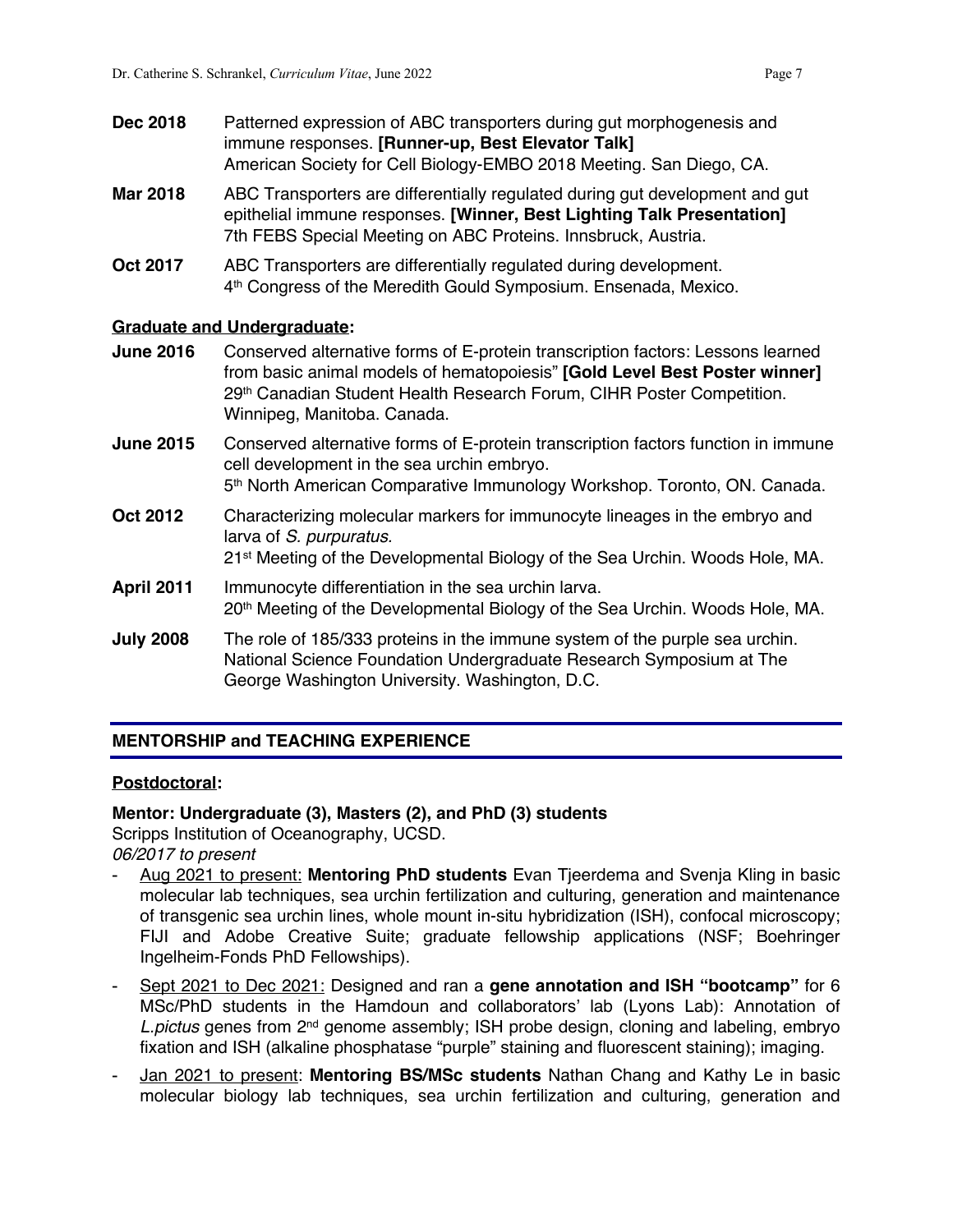maintenance of transgenic sea urchin lines, ISH, microscopy; FIJI and Adobe Creative Suite; writing scholarship proposals and primary data publications on the expression and localization of nuclear hormone receptors; graduate level fellowships and PhD applications. Nathan was awarded a competitive **\$3000 SIO Masters Scholarship** (May 2021). Nathan has applied to PhD programs and the **Ford Foundation Graduate Fellowship** (3 years) to **pursue PhD studies** in developmental toxicology starting Fall 2022.

- Oct 2020 to present: Mentoring **PhD student** Yoon Le in basic lab techniques, sea urchin fertilization, culturing, ISH; writing manuscripts and scholarship proposals. Current manuscript (his first author) focus: scRNA-Seq identification of developmental cell "activity states" governed by small molecule transport capabilities (target submission Feb 2022).
- June 2017 to June 2020: **Mentored undergraduate** Travis Fleming (2nd to 4th year) in basic lab techniques, sea urchin fertilization and culturing, CRISPR/Cas9 gene editing, live-cell ABC transporter assays, confocal microscopy; FIJI and Adobe Creative Suite; two conference presentations, undergraduate and graduate fellowship applications, graduate school applications, and co-first author manuscript preparation (Fleming et al, *JEB* 2021). Travis was awarded the UCSD Triton Research and Experiential Learning Scholars **(TRELS) research scholarship** (\$1000) for 6 consecutive academic Quarters (2 years + summers), and an **NSF Graduate Fellowship** (3 years) to pursue **PhD studies at Harvard University,** started Sept 2020.
- Jan 2019 to Jan 2020: **Mentored freshman undergraduate** Isabelle Danforth in basic lab techniques, sea urchin fertilization, culturing, bacterial exposure, live microscopy and ISH; writing scholarship proposals and research posters on the effects of microbial environmental exposures on the expression of ABC transporters during development. Isabelle was awarded the **TRELS scholarship** for the 2019 Spring Quarter (\$1000) and **The David Marc Belkin Memorial Research Scholarship** for Environment and Ecology for 2019 summer research (\$5000); presented in two **undergraduate research conferences** in 2019.
- Sept to Dec 2019: Mentored visiting **Master's student**, Svenja Kling from University of Heidelberg: Sea urchin fertilization, culturing, feeding and bacterial exposure protocols; live and fixed imaging of embryos and larvae; *in-situ* hybridization; CRISPR/Cas9 gene-editing. Svenja is now continuing this work as a PhD student in the Hamdoun Lab since Sept 2021.
- 2017-2018: Mentored **undergraduate Hannah Rosenblatt** in manuscript preparation and graduate school applications. Hannah is currently a **PhD student at Stanford University.**

#### **Educator, The Reproductive and Onco-fertility Science Academy (ROSA)**

Scripps Institution of Oceanography, La Jolla, CA.

July 2017 to present.

Annual hands-on summer science program for ethnically and socioeconomically diverse 10th to 12th grade women from the greater San Diego area; develop and mentor a lab activity on fertilization and early development; Run a Q&A session on paths to becoming a scientist and women in STEM issues. *\*\*Summer 2020 and 2021 cancelled. Summer 2022, in-person.*

#### **Teaching Assistant, "Genome Editing of Marine Organisms"**

University of California, San Diego. SIO 296: Genome Editing of Marine Organisms Fall 2018; Fall 2021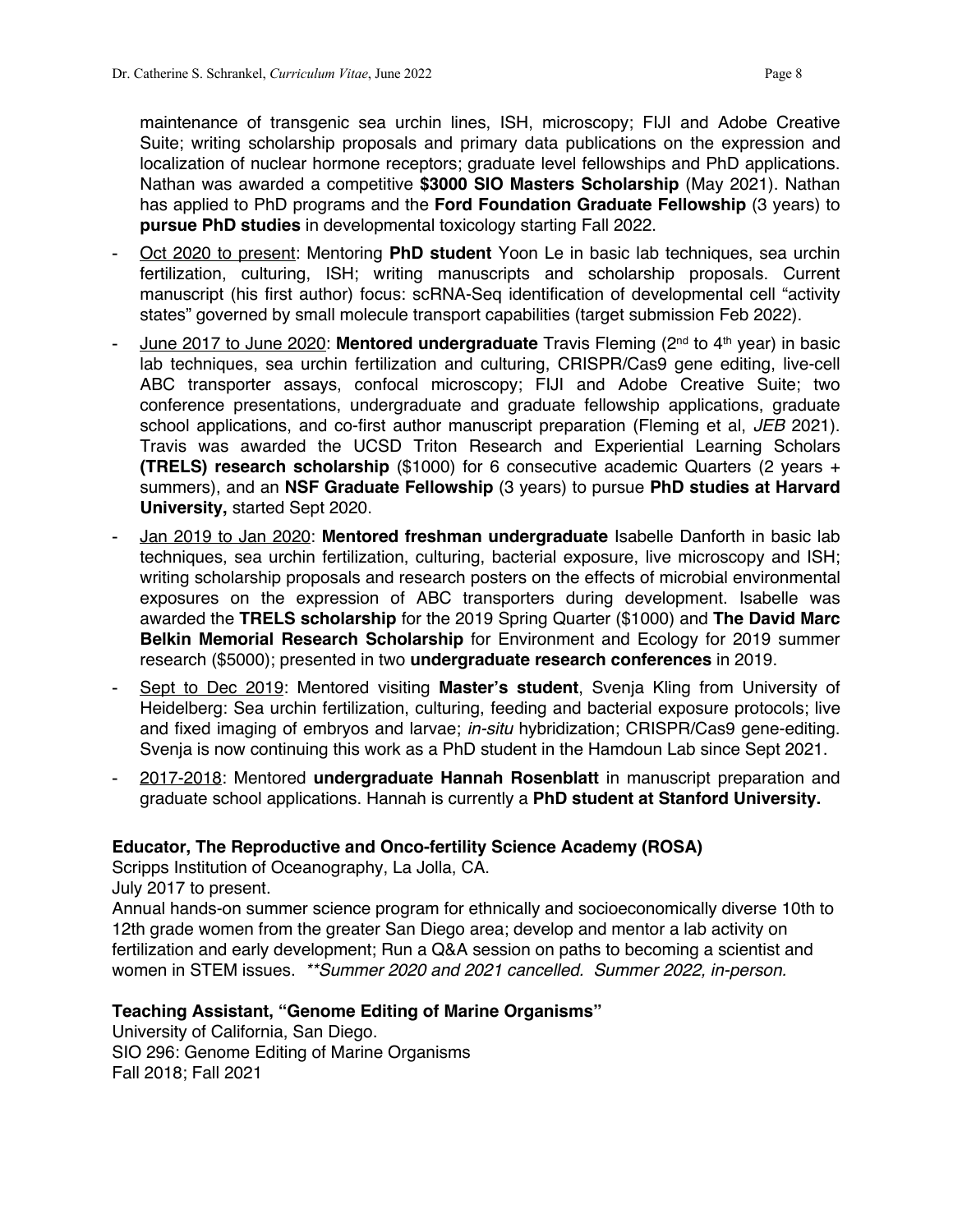Helped choose developmental and immunology themed topics and papers for discussion; lead themed discussion among 9 MSc/PhD students; helped develop and run hands-on CRISPRbased gene editing learning modules with the sea urchin embryo.

### **Guest lecturer, "Ecological Developmental Biology"**

University of California, San Diego. SIO 189: Pollution, Environment, and Health. Nov 2019 to present Prepare and present one 90-min lecture on environmental inputs on development and embryonic defense mechanisms; Create short-answer and multiple-choice exam questions.

#### **Invited guest lecturer, "Cell to Cell Signaling" (Virtual)**

San Francisco State University. BIO 380: Evo-Devo Feb 2021 Prepared and presented one 90-min lecture on cell signaling pathways and environmental inputs on development; Created 5 short-answer exam questions.

#### **Graduate and Undergraduate Experience:**

**2012-2017 Mentor, Undergrad students (2).** Sunnybrook Research Institute, Toronto, ON

- 2016 to 2017: Mentored undergraduate Hannah Fung, in her senior thesis project (cloning transgene reporters for gene regulation in development; microinjection of zygotes; fluorescent microscopy techniques) and **graduate school applications**. Hannah started **PhD studies at Stanford** University in Sept 2018.
- 2012: Supervised undergraduate summer student, Koeun Bae, in basic molecular biology techniques, microinjection of zygotes, microscopy, and poster presentation. Koeun **received manuscript authorship** (Ho et al *ICB* 2016) and has since **completed the MSc program** in Cell and Systems Biology, University of Toronto.

**2014-2015 Mentor, High school students (2).** The Dragon Academy, Toronto ON

- Jan 2015: Ran a sea urchin-based **interactive high school lab activity** (90 min) on fertilization and early development, hosted at The Dragon Academy Secondary School.
- Sept 2014 to May 2015: Mentored two male Grade 10 and 12 students in basic molecular biology skills for **high school science fair** projects.

# **2013-2016 Teaching Assistant, Fundamental and Developmental Immunology.**

Department of Immunology, University of Toronto

- Ran Mock Debate group activity 2x a semester.
- Graded midterm and final exams (>30 students).

#### **2011-2013 Volunteer, SciChat Outreach.** University of Toronto

- Developed and presented community center and public library education programs that feature immunology and basic science research-related topics for the general public
- Co-hosted a "Labs on Tap" event in 2016 and presented basic and immunology research for a non-science audience

# **2010-2016 Volunteer, Let's Talk Science Foundation.** Toronto, ON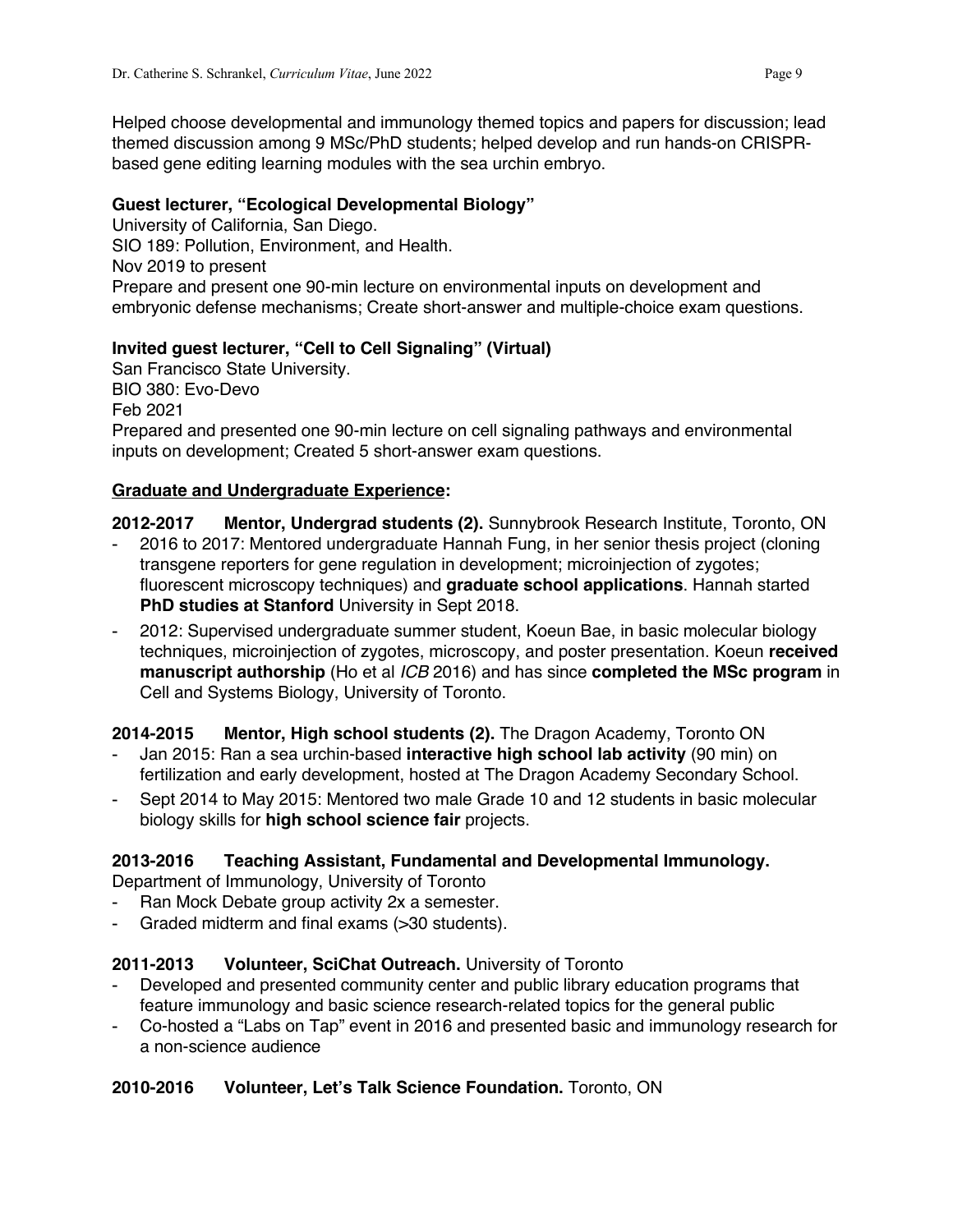- World Immunology Day (April 2012-2016): Presented an overview of the immune system for Grade 10-12 science classes at Toronto area high schools.
- Stem Cell Talks Toronto (May 2013): Group discussion leader for Grade 11/12 students in a symposium on the biology and ethics of hematopoietic stem cells and public bone marrow transplantation/umbilical cord blood bank networks.
- Science Rendezvous Festival (May 2012): Organized hands-on activities with microscopes and macrophages at the Department of Immunology (U of T) booth.
- Afternoon Science Club, Jarvis Collegiate Institute (Sept 2011): Implemented a hands-on, sea urchin based lab activity on fertilization and early development.

# **2009-2010 Teaching Assistant,** *Introduction to Biology (Lab).* GWU, Washington, D.C

- Developed and presented weekly lab lectures for 25 undergraduates.
- Designed and graded homework, lab assignments, and test materials.

# **2009 Undergraduate Lab Assistant,** *Microbiology***.** GWU, Washington, D.C

Maintained 2x weekly lab sections and supplies for 20 undergraduates.

# **2006 Summer Camp Counselor, Stephen Birch Aquarium.** SIO, La Jolla, CA

- Supervised aquarium and beach visits for 20+ grade school students.
- Developed art and science activities to augment Aquarium Education.

# **ACADEMIC SERVICE and LEADERSHIP EXPERIENCE**

# **Dec 2021 to present Echinoclub Co-Organizer**

- Organizing and administrating monthly virtual meetings of the Echinoderm Research Community, https://www.echinobase.org/entry/doNewsRead.do?id=675.
- Establishing new communication venues to support trainee learning and troubleshooting
- Improving Post Doc and Junior Faculty career development and resource sharing within the community
- Create and promote social media content and monitor Slack Channel for trainee discussion.

# **March 2020-present Symposium Co-organizer**.

*Animal immunity at the interface of development and the microbial environment*

- 8<sup>th</sup> European Society for Evolutionary Developmental Biology. July 2020. Naples, Italy. *\*\*Rescheduled for May-June 2022.* https://www.evodevo2020.eu
- Sponsored by The Company of Biologists Scientific Meeting Grant, **£2000**.
- Invited four senior guest speakers (2 female, 2 male).
- Chairing our symposium session and Q+A.

# **Jan 2018 to present Reviewer:** *Frontiers in Zoology, Scientific Reports, iScience*

# **April 2018 Judge:** UCSD Biotechathalon Case Competition

**2014- 2016 Co-Editor-in-Chief and Design Director:** *IMMpress Magazine* Department of Immunology, University of Toronto.

http://www.immpressmagazine.com/

- Student-led magazine that promotes the open discussion of immunology, science, and academia. ISSN 2291-2401 (Online); 2291-2398 (Print, Quarterly).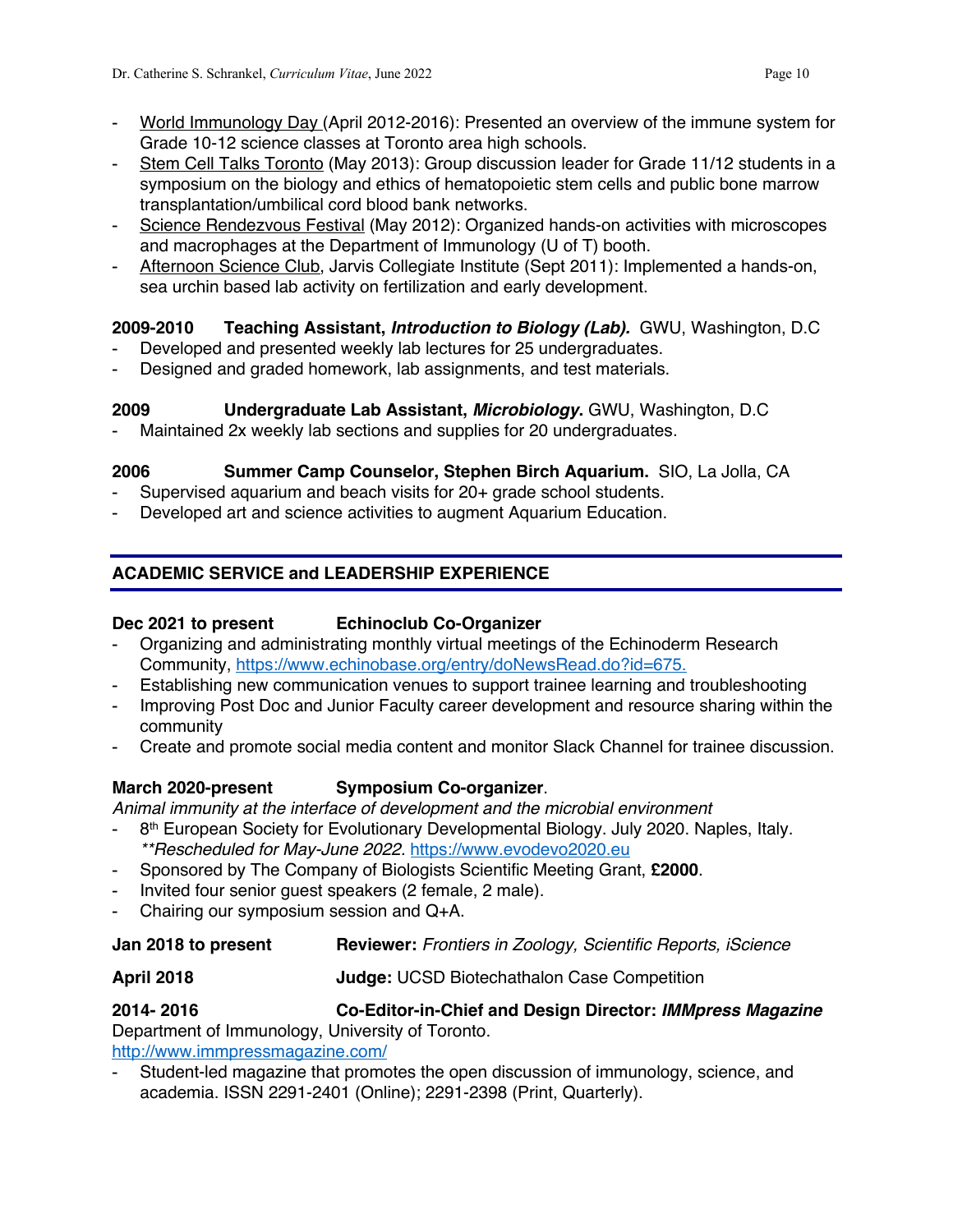- Acquired outside sponsorship and co-managed a \$15,000 annual budget.
- Directed the editorial themes and designed layouts for each 32-page issue; managed web content.
- Advocated for content covering basic and comparative sciences and evolutionary topics in immunology.
- Contributing author and designer since 03/2013: http://www.immpressmagazine.com/author/cschrankel/

# **2015-2016 Selection Committee Member, SRI Summer Scholarship.**

Sunnybrook Research Institute, Toronto ON.

Panel member to discuss, rank, and award undergraduate scholarships for the SRI Summer Student Research Program

# **2011-2012 Representative, Immunology Graduate Student Association.**

Department of Immunology, University of Toronto

- Organized weekly lunches between Easton seminar speakers and departmental graduate students.
- Planned monthly social and cultural activities for interdepartmental graduate students.

# **ADDITIONAL RESEARCH EXPERIENCE**

# **July 2019 ASSEMBLE Visiting Scholar**

Characterized ABC transporter localization and activity in developing tunicates. McDougall and Dumollard Labs, Institute de la Mer Villefranche. Villefranche, France.

- **Oct 2015 Gene Regulatory Networks for Development** Marine Biological Laboratory, Woods Hole, MA. 10-day workshop on gene regulatory networks (GRNs) in embryonic and postembryonic developmental systems across several model systems.
- **July 2012 Visiting Graduate Student, Mount Desert Island Biological Laboratory**. Rast Lab summer sabbatical to study environmental impacts on sea urchin larval immunity. Mount Desert Island, Maine.

# **UNDERGRADUATE RESEARCH EXPERIENCE**

# **2008-2009 Thesis Student, Undergraduate Honors Program.** GWU, Washington, D.C

- **2008 Undergraduate Research Summer Scholar.** GWU, Washington, D.C - Developed a bacterial binding assays and performed immunoblotting to elucidate immune functions of the innate immune response Sp185/555 protein family in the purple sea urchin.
- Youngest student presenter at the 11<sup>th</sup> Congress of the International Society for Developmental and Comparative Immunology (ISDCI) in Prague, CR.
- Acquired \$1250 in travel awards for ISDCI attendance.
- Mentored a local female Grade 12 student in basic sea urchin care and molecular biology.

# **2007-2008 S.E.A. Semester, Oceans and Climate study abroad program**